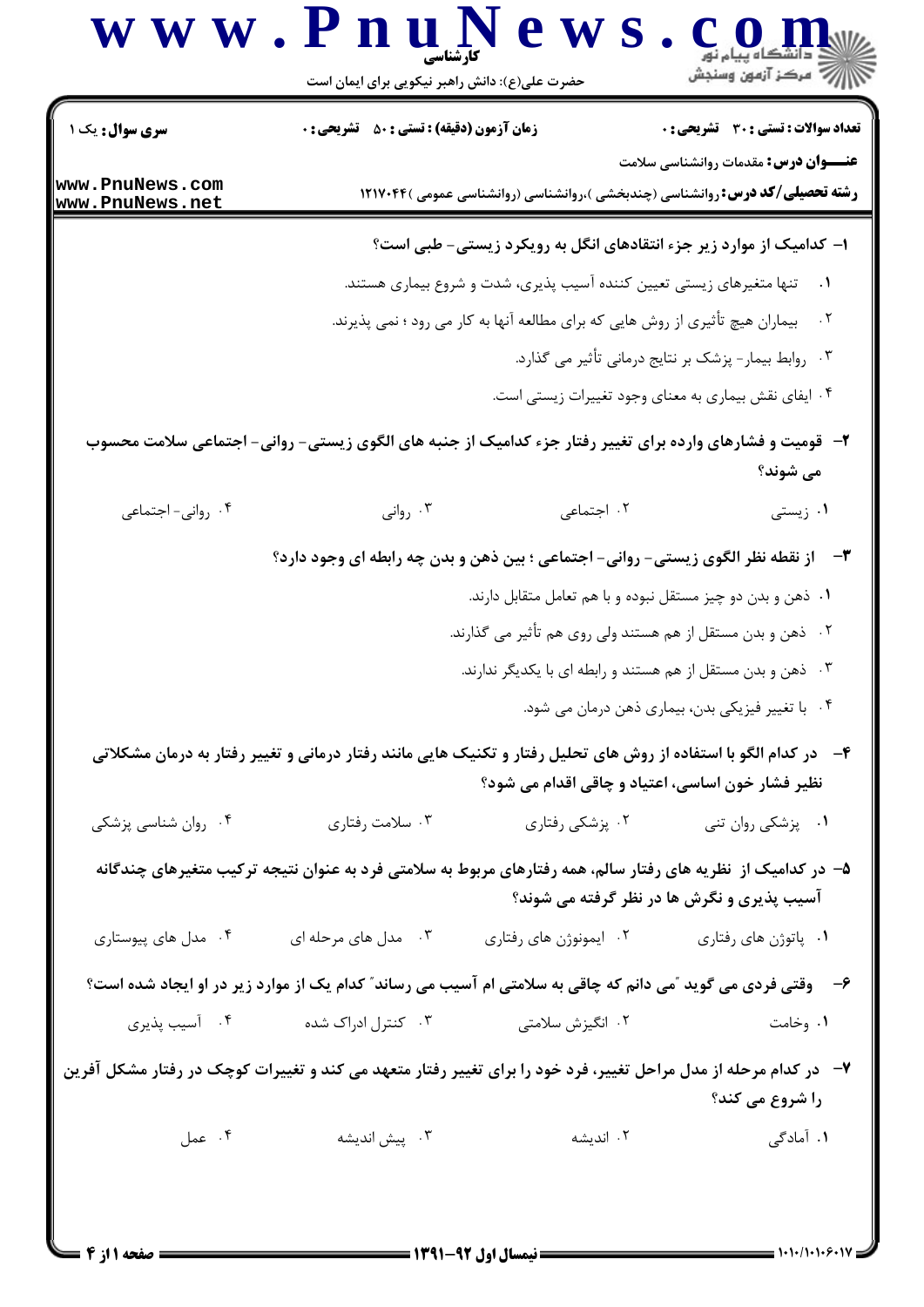|                                    | حضرت علی(ع): دانش راهبر نیکویی برای ایمان است                                                                     |                                                                                      | // " مرکز آزمون وسنجش                        |
|------------------------------------|-------------------------------------------------------------------------------------------------------------------|--------------------------------------------------------------------------------------|----------------------------------------------|
| <b>سری سوال : ۱ یک</b>             | <b>زمان آزمون (دقیقه) : تستی : 80 ٪ تشریحی : 0</b>                                                                |                                                                                      | <b>تعداد سوالات : تستی : 30 ٪ تشریحی : 0</b> |
| www.PnuNews.com<br>www.PnuNews.net |                                                                                                                   | <b>رشته تحصیلی/کد درس: ر</b> وانشناسی (چندبخشی )،روانشناسی (روانشناسی عمومی )۱۲۱۷۰۴۴ | <b>عنـــوان درس:</b> مقدمات روانشناسی سلامت  |
|                                    | ۸– میزان باور فرد درباره توانایی اقدام به رفتاری خاص مثل کنترل رفتاری ادراک شده؛ چه نام دارد؟                     |                                                                                      |                                              |
| ۰۴ باور سلامتی                     | ۰۳ رفتار مدبرانه                                                                                                  | ۰۲ طرح عمل                                                                           | ۰۱ خودکارآمدی                                |
|                                    |                                                                                                                   | ۹- کدامیک از موارد زیر، از ویژگی های موقعیت استرس زا محسوب می شود؟                   |                                              |
| ۰۴ عوامل بيروني                    | ۰۳ جدید بودن رویداد                                                                                               | ۰۲ عوامل شخصی                                                                        | ٠١ فعال بودن رويداد                          |
|                                    | ۱۰– در کدام مورد زیر از دیدگاه لازاروس، فرد به منظور کاهش یا حذف پیامدهای ناخوشایند یک مشکل، سعی می کند بر        | عوامل آن تسلط یابد و یا کاری در جهت تغییر آن انجام دهد؟                              |                                              |
| ۰۴ ارزیابی ثانویه                  | ۰۳ ارزیابی اولیه                                                                                                  | ٠٢ مقابله هيجان محور                                                                 | ٠١ مقابله مسأله محور                         |
|                                    | 11–   در کدام مرحله از استرس، با افزایش فعالیت، ازدیاد حجم قسمت قشری غدد فوق کلیوی، کاهش سریع تیموس و سایر        |                                                                                      | اعضای لنفاوی مشاهده می شود؟                  |
| ۰۴ مرحله تصمیم گیری                | ۰۳ مرحله فرسودگی                                                                                                  | ۰۲ مرحله مقاومت                                                                      | ۰۱ مرحله هشدار                               |
|                                    | ۱۲-۔ قرض دادن پول یا کمک به تعمیر اتومبیل فردی دیگر جزء کدامیک از حمایت های اجتماعی محسوب می شود؟                 |                                                                                      |                                              |
| ۰۴ اطلاعاتی                        | ۰۳ ارزشی                                                                                                          | ۰۲ ابزاری                                                                            | ۰۱ شبکه ای                                   |
|                                    | ۱۳– کدامیک از سلول های زیر بواسطه حمایت اجتماعی افزایش می یابند و توانایی مقابله با سرطان را در فرد بالا می برند؟ |                                                                                      |                                              |
|                                    | ۰۲ همه سلول های ایمنی                                                                                             |                                                                                      |                                              |
|                                    |                                                                                                                   |                                                                                      | NK.1                                         |
|                                    | ۰۴ سلول های تهاجمی                                                                                                |                                                                                      | ۰۳ سلول های پیش سرطانی                       |
|                                    | ۱۴-۔ کدام مورد زیر به مثابه یک سپر عمل می کند و هنگام استرس فرد را از اثرات منفی آن محافظت می کند؟                |                                                                                      |                                              |
| ۰۴ حمایت اجتماعی                   | ۰۳ فعالیت سیستم ایمنی                                                                                             | ۰۲ ارزیابی اولیه                                                                     | ۰۱ مقاومت                                    |
|                                    | ۱۵- آانتظار کلی فرد از نتایج یک رویداد که در درون یا فراسوی فهم شخصی وی وجود دارد" تعریف کدام مورد زیر است؟       |                                                                                      |                                              |
| ۰۴ سازگاری                         |                                                                                                                   | ۰۲ حمایت اجتماعی مقابله . ۳                                                          | ٠١. منبع كنترل                               |
|                                    | ۱۶–۔ در کدام مورد زیر فرد احساس می کند که سلامتی نتیجه اعمال خودش (رعایت بهداشت و تبعیت از رژیم غذایی سالم)       |                                                                                      | است؟                                         |
|                                    | ۰۲ منبع کنترل سلامت درونی                                                                                         |                                                                                      | ٠١ منبع كنترل سلامت بيروني                   |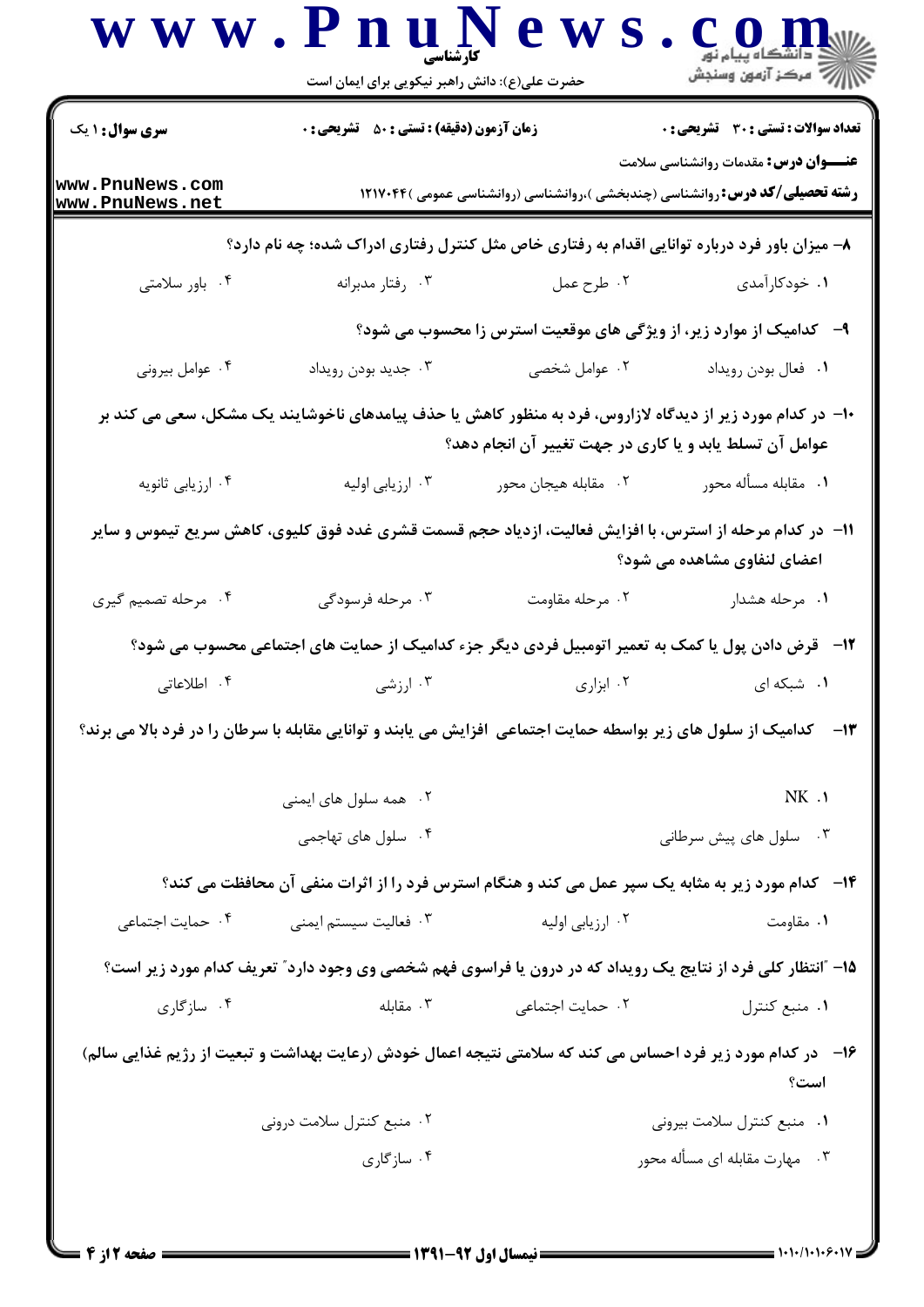|                                           | www.PnuNews<br>حضرت علی(ع): دانش راهبر نیکویی برای ایمان است                                                          |                                                                 | أأزاله مركز آزمون وسنجش                                                                     |
|-------------------------------------------|-----------------------------------------------------------------------------------------------------------------------|-----------------------------------------------------------------|---------------------------------------------------------------------------------------------|
| <b>سری سوال : ۱ یک</b><br>www.PnuNews.com | <b>زمان آزمون (دقیقه) : تستی : 50 ٪ تشریحی : 0</b>                                                                    |                                                                 | <b>تعداد سوالات : تستی : 30 ٪ تشریحی : 0</b><br><b>عنـــوان درس:</b> مقدمات روانشناسی سلامت |
| www.PnuNews.net                           | ۱۷− در کدام یک از انواع کنترل؛ فرد به صورت عملی؛ اقداماتی را به منظور کاهش اثرات منفی یک موقعیت استرس زا نظیر         |                                                                 | <b>رشته تحصیلی/کد درس: ر</b> وانشناسی (چندبخشی )،روانشناسی (روانشناسی عمومی )۱۲۱۷۰۴۴        |
|                                           | ۰۲ کنترل بر تصمیم گیری ها                                                                                             |                                                                 | انجام جراحی یا آندوسکوپی انجام می دهد؟<br>۰۱ کنترل اطلاعاتی                                 |
|                                           | ۰۴ کنترل شناختی                                                                                                       |                                                                 | ۰۳ کنترل رفتاری                                                                             |
|                                           | <b>۱۸</b> - کدامیک از ویژگی های افراد دارای تیپ A باعث می شود که آنها در برابر دیرکردها بی صبر و طاقت شده و همیشه     | برنامه های فشرده داشته و هم زمان روی بیش از یک کار متمرکز شوند؟ |                                                                                             |
| ۰۴ رقابت                                  | ۰۳ فوریت زمانی                                                                                                        | ٠٢ عصبانيت                                                      | ۰۱ خصومت                                                                                    |
|                                           | ۱۹-   تغییر سطوح کدام یک از هورمون های زیر باعث تغییرات فرسایش قلب و عروق افراد دارای تیپ A می شوند؟                  |                                                                 |                                                                                             |
|                                           | ۰۲ تیروکسین                                                                                                           |                                                                 | ۰۱ ابي نفرين و نورابي نفرين                                                                 |
|                                           | ۰۴ رنین                                                                                                               |                                                                 | ۰۳ پرولاکتين                                                                                |
|                                           |                                                                                                                       |                                                                 | +۲- ″کنترل، تعهد و چالش″ از مؤلفه های کدامیک از موارد زیر هستند؟                            |
|                                           | ۰۲ سخت رویی                                                                                                           |                                                                 | ٠١ حس انسجام                                                                                |
|                                           | ۰۴ مهارت های مقابله ای                                                                                                |                                                                 | ۰۳ منبع کنترل                                                                               |
|                                           | <b>ا۲−   بر اساس تحقیقات کورنیا و همکاران (۲۰۰۲) کدامیک از ویژگی های شخصیتی زیر در افراد مبتلا به سرطان،با عث پیش</b> | بینی افزایش احتمال رعایت برنامه های ورزشی می شود؟               |                                                                                             |
| ۰۴ برونگرایی                              | ۰۳ نوروزگرایی                                                                                                         | ۰۲ گشودگی به تجربه                                              | ۰۱ دلپذیری                                                                                  |
|                                           |                                                                                                                       |                                                                 | <b>۲۲</b> - "نو هراسی <sup>"</sup> چیست؟                                                    |
| ۰۲ ترس از مکان های بسته                   |                                                                                                                       | ۰۱ ترس از حضور در موقعیت های اجتماعی                            |                                                                                             |
| ۰۴ ترس از نمایش بدن                       |                                                                                                                       |                                                                 | ۰۳ ترس و اجتناب از موادغذایی جدید                                                           |
|                                           |                                                                                                                       |                                                                 | ۲۳-۔ کدام یک از موارد زیر تأثیرات زیان بخشی روی رفتار غذا خوردن کودکان دارد؟                |
|                                           | ۰۲ کنترل پنهان                                                                                                        |                                                                 | ۰۱ ترغیب فرزندان به خوردن                                                                   |
|                                           | ۰۴ كنترل والديني                                                                                                      |                                                                 | ۰۳ پیامدهای فیزیولوژیکی                                                                     |
|                                           |                                                                                                                       |                                                                 |                                                                                             |